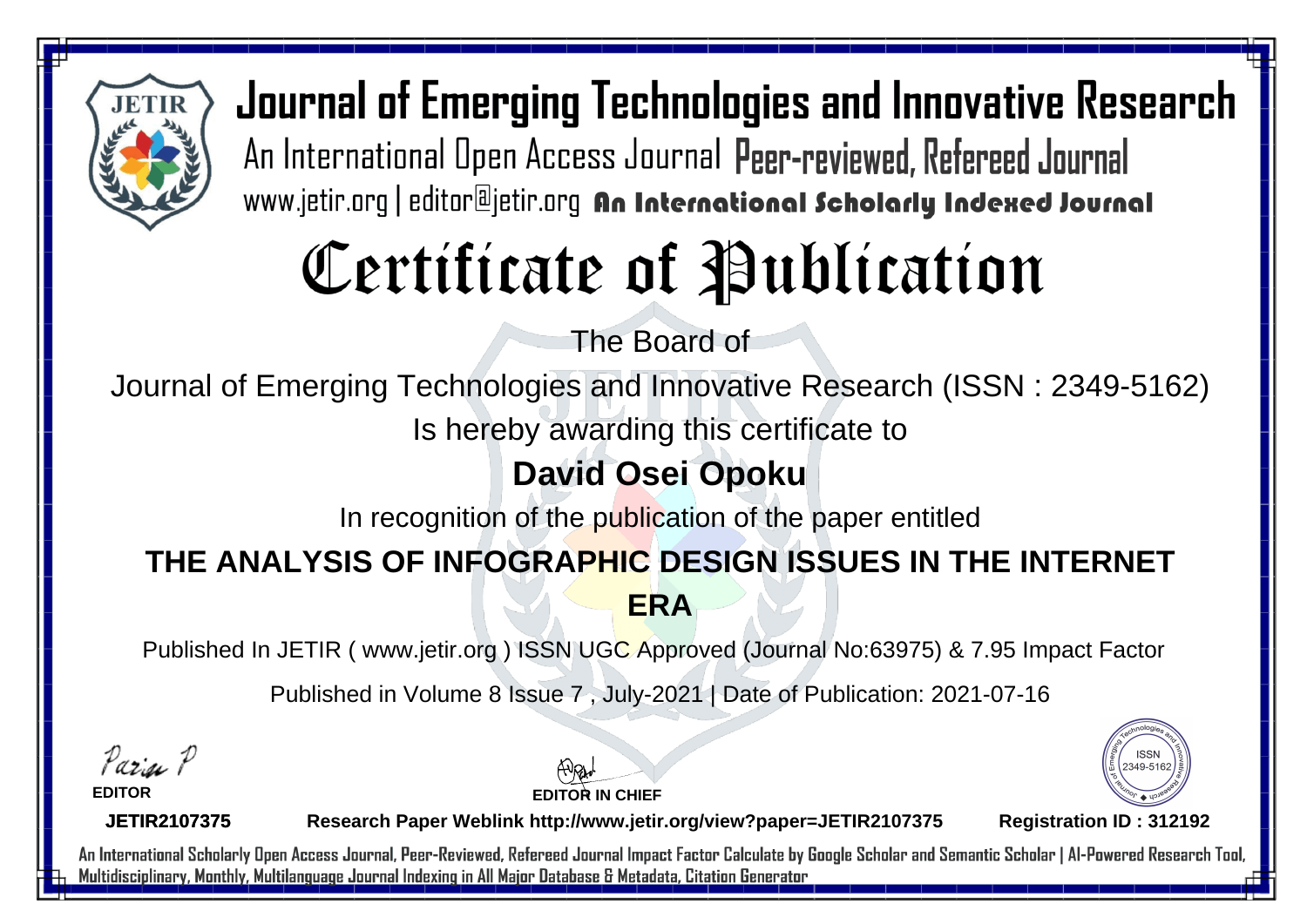

Journal of Emerging Technologies and Innovative Research An International Open Access Journal Peer-reviewed, Refereed Journal www.jetir.org | editor@jetir.org An International Scholarly Indexed Journal

# Certificate of Publication

The Board of

Journal of Emerging Technologies and Innovative Research (ISSN : 2349-5162)

Is hereby awarding this certificate to

### **Harry Tettey Tetteh**

In recognition of the publication of the paper entitled

#### **THE ANALYSIS OF INFOGRAPHIC DESIGN ISSUES IN THE INTERNET ERA**

Published In JETIR ( www.jetir.org ) ISSN UGC Approved (Journal No: 63975) & 7.95 Impact Factor

Published in Volume 8 Issue 7 , July-2021 | Date of Publication: 2021-07-16

Parin P

**EDITOR**

**EDITOR IN CHIEF**



**JETIR2107375**

**Research Paper Weblink http://www.jetir.org/view?paper=JETIR2107375 Registration ID : 312192**

An International Scholarly Open Access Journal, Peer-Reviewed, Refereed Journal Impact Factor Calculate by Google Scholar and Semantic Scholar | Al-Powered Research Tool, Multidisciplinary, Monthly, Multilanguage Journal Indexing in All Major Database & Metadata, Citation Generator